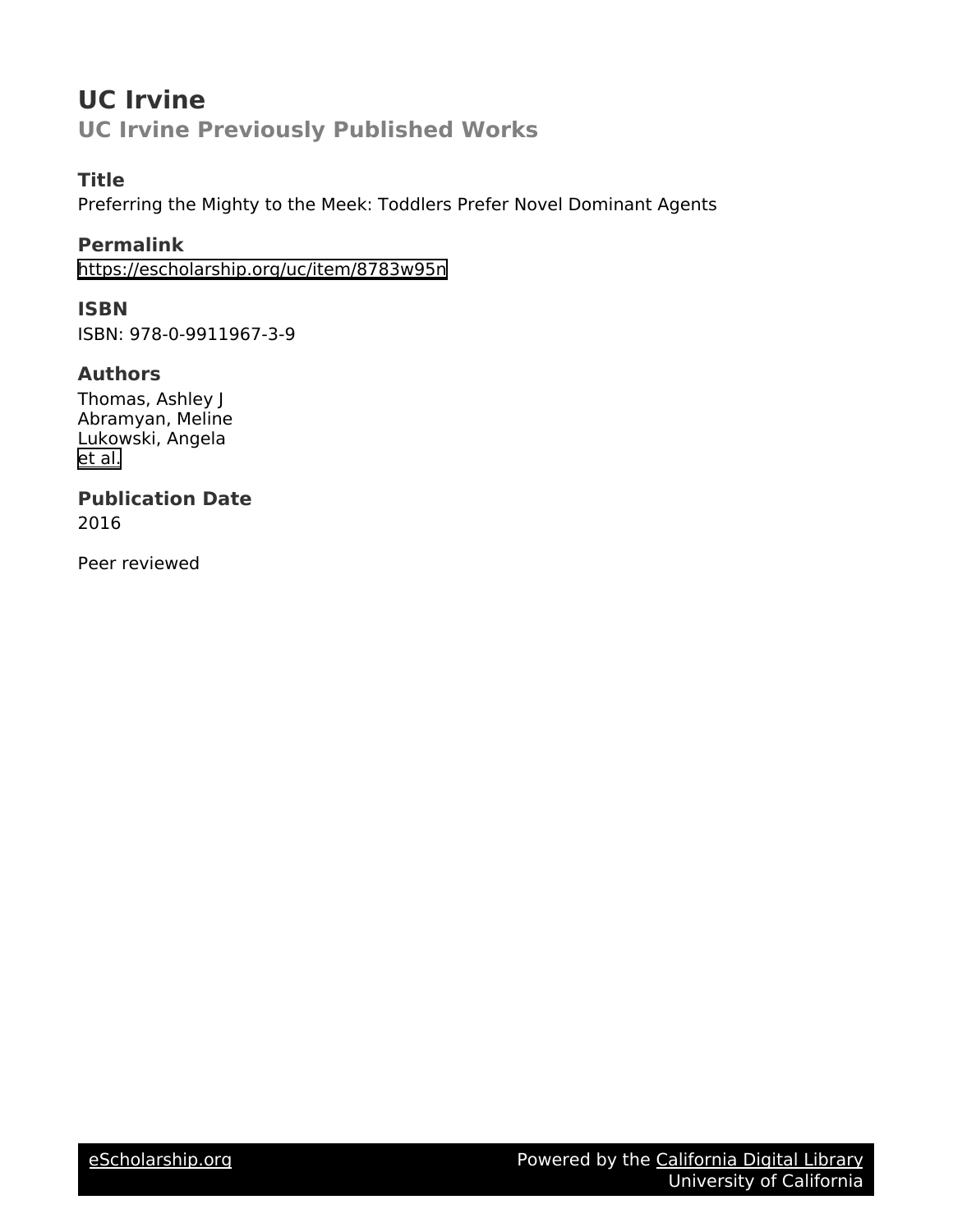# **Preferring the Mighty to the Meek: Toddlers Prefer Novel Dominant Agents.**

**Ashley J. Thomas (ashleyjt@uci.edu)**

Department of Cognitive Sciences, 3151 Social Sciences Plaza Irvine, CA

**Meline Abramyan (mdabramy@uci.edu )**

Department of Cognitive Sciences, 3151 Social Sciences Plaza Irvine, CA

**Angela Lukowski (lukowski@uci.edu)**

Department of Psychology and Social Behavior 4201 Social and Behavioral Sciences Gateway Irvine, CA

**Lotte Thomsen (lotte.thomsen@psykologi.uio.no)**

Department of Psychology, University of Oslo, Norway Department of Political Science, University of Aarhus, Denmark

**Barbara W. Sarnecka (sarnecka@uci.edu)**

Department of Cognitive Sciences, 3151 Social Sciences Plaza Irvine, CA

#### **Abstract**

Every human society includes social hierarchies relationships between individuals and groups of unequal rank or status. Recent research has shown that even preverbal infants represent hierarchical relationships, expecting larger agents and agents from larger groups to win dominance contests. However, to successfully navigate social hierarchies, infants must also integrate information about social rank into their own behavior, such as when deciding which individuals to approach and which to avoid. Here we demonstrate that twoyear-old children (ages 21-31 months) preferred novel dominant agents to subordinates. That is, by the age of 21 months, toddlers not only use phylogenetically stable cues to predict the winner of dominance contests, they also like the dominant agents better. This finding suggests that young children use their ability to infer relative rank to selectively approach dominant individuals.

**Keywords:** social hierarchy, naïve sociology, infant cognition, social cognition

## **Introduction**

Humans are ultra-social species. A person's ability to interpret, create, and maintain social relationships is key to his or her physical and mental well-being (Silk, 2007). One very common type of social relationship occurs between individuals who are ranked along some linear dimension such as age, military rank, physical size, etc. (Fiske & Schubert, 2012; Fiske, 1992; Kaufmann & Clément, 2014; Sapolsky, 2004)**.** Such hierarchical relationships are found across species (Sapolsky, 2004), across human societies

(Boehm, 1999; Fiske, 1992), and across human social settings (e.g., academic, domestic, recreational, professional) (Magee & Galinsky, 2008).

The ubiquity of social hierarchies means that it is important that individuals can recognize relative social rank. Indeed, natural selection has conferred this ability on many species, including fish, birds, chimps, wolves, and humans (Bond, Wei, & Kamil, 2010; Grosenick, Clement, & Fernald, 2007; Sapolsky, 2004).

In humans, the ability is present very early on: preverbal infants expect larger agents and agents with more allies to win right-of-way dominance contests (Thomsen, Frankenhuis, Ingold-Smith, & Carey, 2011; Pun, Birch, & Baron, 2016). They also expect rank to be transitive (i.e., they expect that if A outranks B, and B outranks C, then A will outrank C) (Gazes, Hampton, & Lourenco, 2015, see also Mascaro, Csibra, 2014) and expect that those who have won dominance contests in the past (e.g. over resources) will win new dominance contests (e.g. over territory) (Mascaro & Csibra, 2012.)

Such studies demonstrate that infants use dominance cues found across phylogenesis to *detect* hierarchical relationships. But to survive and thrive in human society, detection of rank is not enough; individuals must also use this information to motivate their own behavior toward others. For example, they must evaluate social situations to decide which individuals to approach and which to avoid, and which to form relationships with.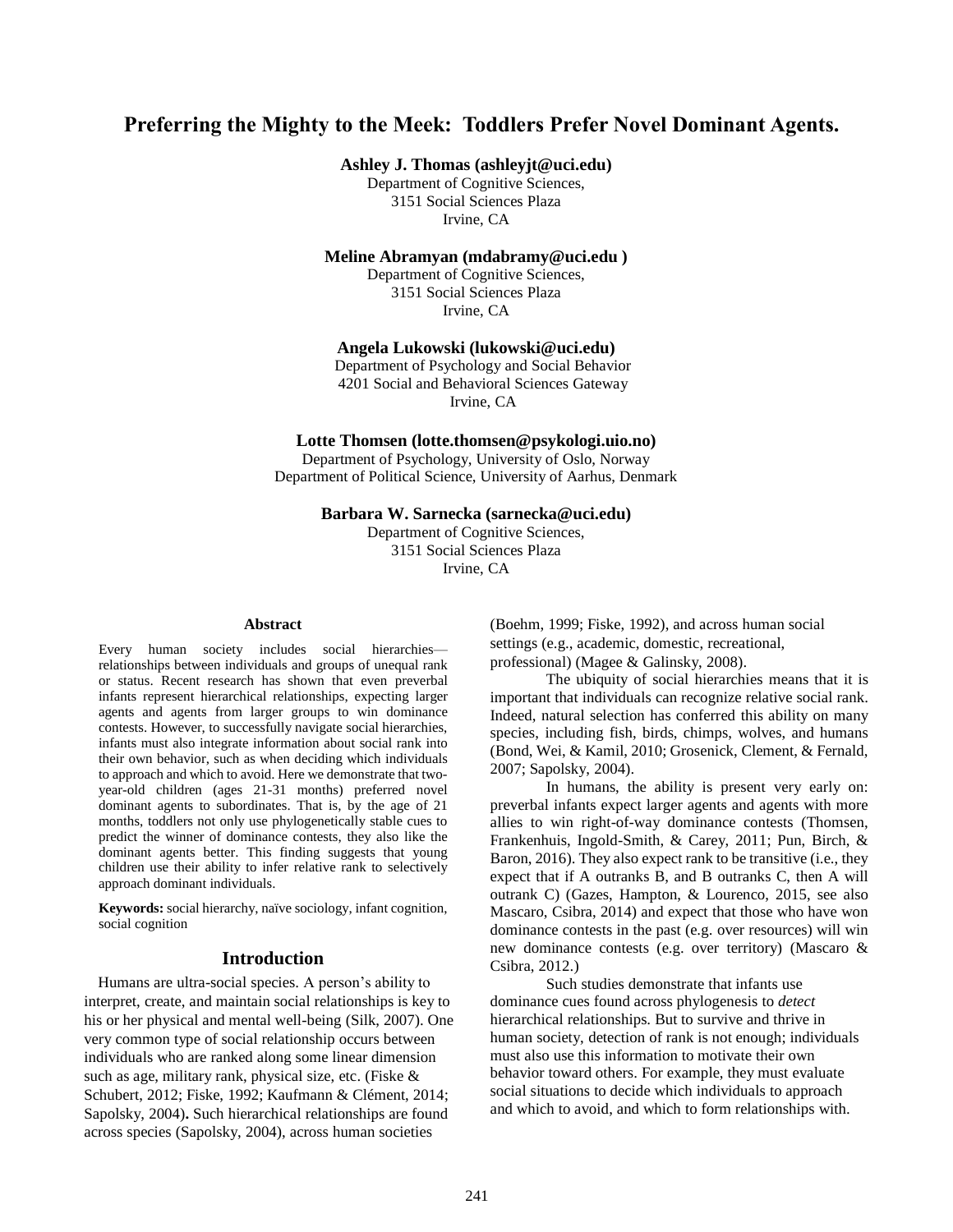One reason to expect that children might behave differently toward high- vs. low-ranked individuals comes from observations in daycare centers (Sluckin & Smith, 1977). Toddlers are deferent to peers that outrank them, and assertive towards those they outrank. Furthermore, toddlers who take contested toys or thwart other children tend to be preferred playmates and are more likely to influence and be imitated by other children, and rank between two children often remains stable across time (see Hawley, 2015 for review; Sluckin & Smith, 1977).

While this indicates that children do integrate rank into their behavior, it could simply reflect a history of interactions between individual children (e.g. a child might think, "I fought with this kid yesterday over a toy and lost; I don't want to go through that again, so now I will just give him the toy.") This leaves open the question of whether children possess a 'default' core motivational system that specifies how to relate to novel individuals depending on their social rank.

For example*,* it has been argued that detecting social rank is adaptive because it allows infants (and animals) to 'size up the competition' and avoid dangerous conflicts they are unlikely to win (e.g. Pun et al., 2016). And in fact, the ability to avoid dominant individuals is associated with lower stress levels in other species (Sapolsky, 2005). For example, subordinate wolves in captivity, who cannot easily avoid dominant wolves, have elevated stress hormones compared to subordinate wolves in the wild. If avoiding dominant individuals is the main benefit of detecting rank, then we might expect children in the present study to avoid the novel high-ranking individual.

However, insofar as dominance rank reflects success in one's ecological context, affiliating with highranking individuals might bring benefits in the form of access to important know-how, (Chudek, Heller, Birch, & Henrich, 2012; Henrich & Gil-White, 2001), material resources, and control (Thomsen & Carey, 2013). Consistent with this proposal, macaques use rank to decide whom to align with when facing opponents, and they consistently choose allies who outrank themselves and their opponents (Silk, 1999).

The present study was a first step toward testing whether human children evaluate novel individuals according to their relative social ranks—motivating them to either approach or avoid them. Experiment 1 used a proven rightof-way paradigm (Thomsen et al., 2011, replicated in Pun et al, 2016) to establish that one individual in a dyad was ranked higher than the other. We then tested whether children ages 21-31 months prefer the dominant individual or the subordinate, using a well-established reaching paradigm (Hamlin, Wynn, & Bloom, 2007; Hamlin, Wynn, Bloom, & Mahajan, 2011). Experiment 2 followed up results from Experiment 1, showing children a scene that was similar but lacked any interaction between the characters. This ruled out a number of alternative explanations for the results of Experiment 1, including the explanation that toddlers may prefer the individual that reaches its goal, the individual that moves last or moves farthest, or the individual that stays upright throughout the scene.

## **Experiment 1**

# **Methods**

### **Participants**

Participants were recruited at a children's museum. A total of 30 children participated in the experiment. Of these, 8 were excluded from the analysis for the following reasons: Refusing to choose a puppet  $(n=4)$ ; Choosing both puppets  $(n=2)$ ; Extreme fussiness  $(n=1)$ ; Distraction in the testing environment (a janitor entered the testing room and made loud noises, n=1). The remaining 22 children (9 girls, 13 boys) contributed data to the analysis. Their ages ranged from 21-31 months (M=24.95 months (SD=2.92 months). At the time of enrollment in the study, parents were asked to fill out a demographic questionnaire asking about the child's race and ethnicity, and their household income. Responses to the race/ethnicity questions included the following: White, Not Hispanic (n=11); Asian, Not Hispanic (n=6); Asian and White, Not Hispanic (n=2); White, Mexican-American (n=1) and Mexican-American, no race indicated (n=2).

We stopped at  $n=22$  because we had a sufficiently strong Bayes Factor (see analysis below). Although frequentist statistical analyses do not allow for preferential stopping, Bayesian analyses do (Csibra et al., 2016; Dienes, 2011).

#### **Materials & Procedure**

The puppet stage used in all experiments was 75cm tall, 32.5cm deep, and 95cm long. It was placed on a folding table covered with black fabric. There were black curtains attached to the left and right side of the puppet stage, and a black curtain was used to cover the stage between scenes. Another black curtain behind the stage hid the experimenter who was manipulating the puppets. The puppets were 12.5cm tall and made of clay. They each had one plastic craft eye (with a fixed pupil so that the puppet always seemed to be looking straight ahead) and a black rectangle for a mouth. One puppet was a yellow oval and one was a red rectangle; the shapes were equal in diameter. The puppets were moved by means of black wooden dowels attached to their bases. The experimenter administering the puppet show wore black gloves and black clothing, and was hidden from the child's view. After the puppet show, two puppets identical to those used in the puppet show were presented to the child on a white foam board measuring 60 x 90cm. The puppets were placed on the board 75cm apart, and were attached to the board with magnets.

Participants were recruited from the floor of a children's museum during regular business hours. Parents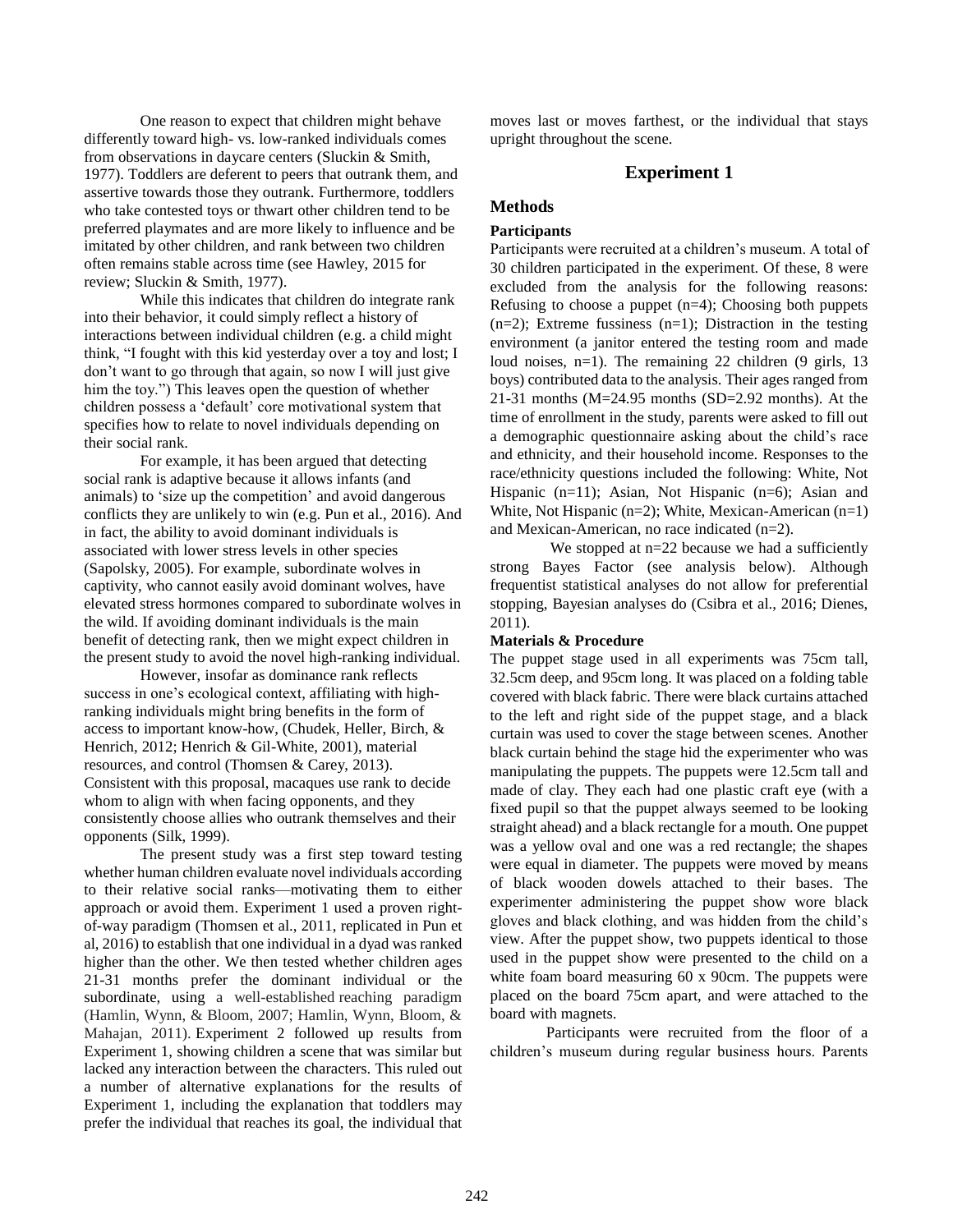

were approached by an experimenter who greeted the parent and asked if they would like to hear more information about an experiment on children's understanding of social relationships. If the parent agreed, they were given the consent form and demographic

questionnaire to fill out while the experimenter interacted with the child before leading the parent and child to a testing room. The testing room was a large room off the main floor of the museum. Before entering the testing room, parents were briefed about the procedure. They were asked to remain quiet during the puppet show and to close their eyes during the choice procedure. The participating child usually

sat on the parent's lap. When this was not possible (e.g., because the parent was holding a younger sibling), the child sat in a chair next to their parent.

After the parent and child were seated in the testing room, the child was shown the puppet show. One experimenter (occluded from the child's view) acted as the puppeteer. A second experimenter who was blind to the condition (i.e. could not see which puppet was the dominant puppet and which was the subordinate) stood beside the stage and moved the curtain up and down between segments, saying "down goes the curtain" when pulling the curtain down, and "up goes the curtain" when pulling the curtain up.

Following Thomsen, et al, (2011), during the familiarization sequence, one puppet, alone on stage, crossed the stage two times (both times in the same direction). Then the other puppet, also alone, crossed the stage two times in the opposite direction. The direction that the higher and lower-ranked puppet traveled was counterbalanced, along with which puppet crossed the stage first and which puppet was higher ranked (i.e. yellow oval or red square), In the hierarchy display sequence the two puppets appeared on opposite sides of the stage and started across at the same time, meeting in the middle. Upon meeting, both puppets backed up and tried again, only to meet again in the middle. After this meet-and-retreat sequence was repeated three times, the puppets approached one another, this time without touching (so it did not look like the lower-ranked puppet was being knocked over). Next, the lower-ranked puppet bowed down and moved aside, allowing the other puppet (the high-ranked puppet) to pass by. The entire hierarchy display sequence was repeated three times.

Following Hamlin et al, 2007, during the choice procedure, the second experimenter (who was blind to the condition) reminded the parent to close his or her eyes. The experimenter then retrieved the board with the puppets attached to it, and held it so that the child could see (but not reach) the puppets. The experimenter looked at the child and said, "Hi!" then said, "Look!" and looked down at the board, fixing her gaze directly in the center of the board, between the two puppets. Finally, the experimenter said, "Which one do you like?" and pushed the board toward the child so that the child could reach it. The experimenter mentally counted off 30 seconds. If the child had not made a choice after 30 seconds, the experimenter (keeping her gaze fixed on the center of the board) encouraged the child by saying, for example, "Its ok to choose one," or "You can grab one.") If the child still made no choice, the experimenter returned the board back to its starting position and repeated the choice process. If the choice procedure was done three times and the child still made no choice, then the trial was coded 'no response.'

After the puppet show, each child was given a prize (i.e. a rubber duck). Parents were invited to ask questions about the study and were given information about the lab to take home. Two research assistants who were blind to condition coded each video for choice. There were no disagreements between the two coders.

#### **Results and Discussion**

Of the 22 children who contributed data to the analysis, 18 chose the 'high-ranked' or 'dominant' puppet (as established by the hierarchy-display sequence of the puppet show). To compare the observed distribution (i.e. 18/22) to an expected distribution (i.e. assuming that children choose the highranked 50% of the time), we used 'binom.test' in the statistical program 'R' (*p*=.004344, estimated probability of success  $= .8182$ ). We also used a Bayes Factor Binomial calculator (http://pcl.missouri.edu/bf-binomial) and found that the odds of the alternative model (i.e. the children were choosing the high-ranked either more or less than 50% of the time) over the null model (i.e. the children were choosing the high-ranked 50% of the time) to be 24.93, which is considered to be strong evidence (Kass & Raftery, 1995).

## **Experiment 2**

Experiment 2 was conducted to rule out five alternative explanations as to why children might prefer the puppet who successfully crossed the stage: (1) Children might prefer the puppet that reached its goal (in this case, crossing the stage) over the one that failed to reach its goal; (2) Children might prefer the puppet that remained visible the whole time (in Exp. 1, the low-ranked puppet was occluded when the high-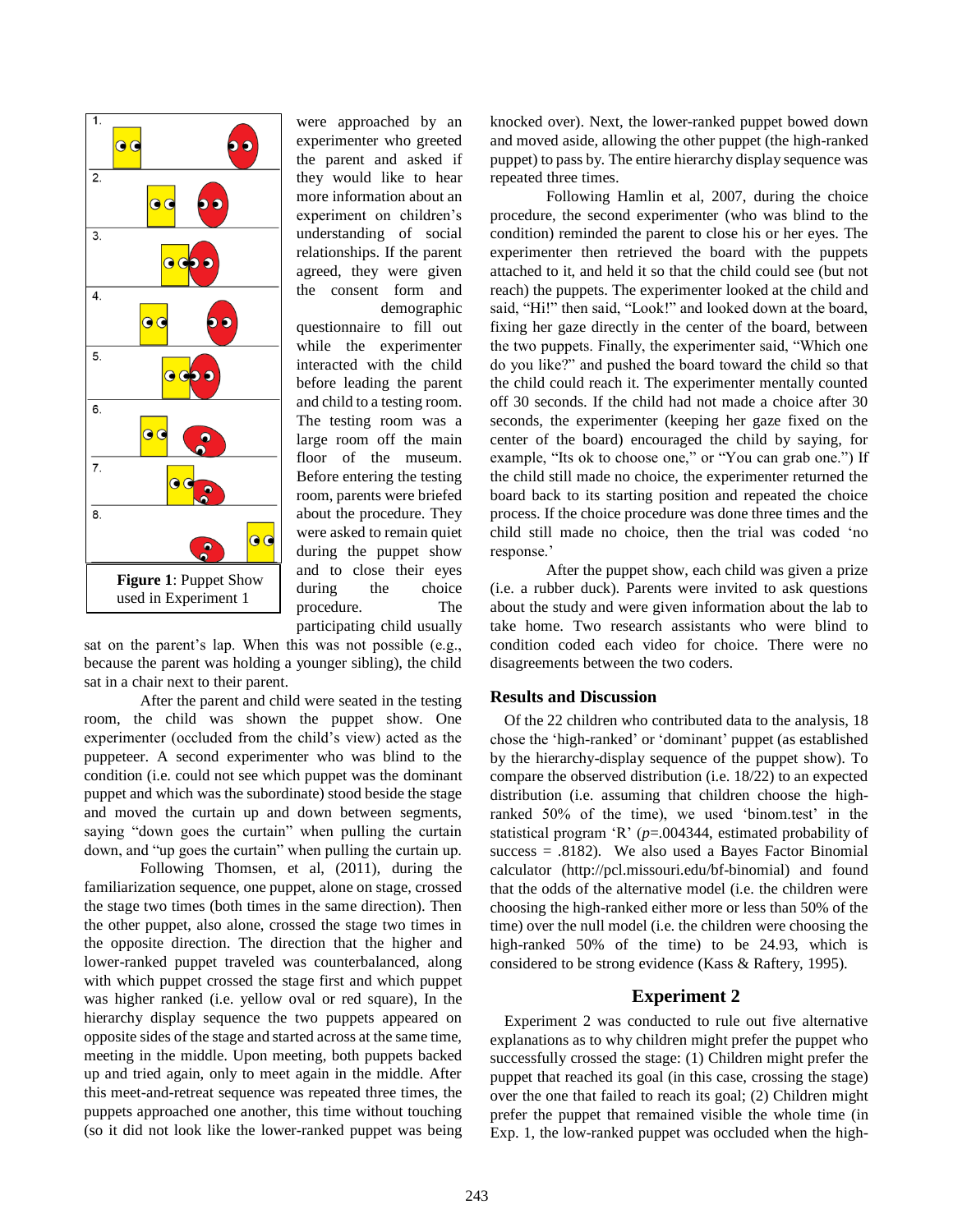

ranked puppet passed in front of it); (3) Children might prefer the puppet that moved last; (4) Children might prefer the puppet that moved farther (i.e., traveled a longer distance); (5) Children might prefer the puppet that moved in the same way during the hierarchydisplay sequence as it did during the familiarization sequence (crossing the stage instead of stopping in the middle). Experiment 2 replicated the features of Experiment 1, but without any social interaction (and therefore no show of relative social rank) between the puppets. The procedure was the same as Experiment 1 except for the following changes: During the familiarization sequence, the puppets again both crossed the

stage twice, but this time they moved in the same direction. During the control-display sequence, the two puppets appeared on the same side of the stage. One puppet moved across the stage to the center, paused and bowed down (replicating the motion of the low-ranked puppet in Experiment 1). Then the other puppet crossed the stage, passing in front of the bowing puppet. The 'meet and retreat' sequence in Experiment 1 was taken out in Experiment 2. This sequence was repeated three times (See Figure 2).

### **Methods**

### **Participants**

Participants were recruited from the same children's museum using the same procedure as in Experiment 1. A total of 34 children participated in the experiment. Of these, 13 were excluded from the analysis for the following reasons: Choosing both puppets  $(n=7)$ ; Refusing to choose a puppet  $(n=3)$ ; Extreme fussiness  $(n=2)$ ; Experimenter error (the puppets were moved backward in the puppet show, n=1). The remaining 21 children (7 girls, 14 boys) contributed data to the analysis. Their age ranged from 21-31 months (M=26.24 months; SD=3.28 days). Parents were given the same demographic questionnaire as in Experiment 1. Responses to the race/ethnicity questions included the following: White, Not Hispanic (n=7); Asian, Not Hispanic (n=4); White, Mexican American (n=3); Asian and White, Not Hispanic (n=2); American Indian/ Alaska Native and Asian, Not Hispanic (n=1); Native Hawaiian/Other Pacific Islander, Not Hispanic  $(n=1)$ ; White, Hispanic  $(n=1)$ . 2 participants declined to answer the race/ethnicity question.

**Materials & Procedure:** The puppets and stage were identical to those in Study 1. Procedures were the same as in Experiment 1 except for the following: During the familiarization sequence of the puppet show, both puppets moved across the stage in the same direction. During the Control-Display Sequence (analogous to the Hierarchy-Display Sequence in Experiment 1), the two puppets appeared on the same side of the stage. One puppet moved across the stage to the center, then bowed down and moved aside (replicating the motion of the low-ranked puppet in Experiment 1). Then the second puppet crossed the stage, passing in front of the bowing puppet. **(See Figure 2)**

#### **Results and Discussion**

Of the 21 children who contributed data to the analysis, 11 chose the puppet that completed its journey across the stage. To compare the observed distribution (i.e. 11/21) to an expected distribution (i.e. expected if the children chose the complete-crossing puppet 50% of the time), we utilized 'binom.test' in the statistical program 'R' (p=1, estimated probability of success = .524). We also used a Bayes Factor Binomial calculator (http://pcl.missouri.edu/bf-binomial) and found that odds of the null model (i.e. the odds that children were choosing the high-ranked 50% of the time) over the alternative model (that the children were choosing the high-ranked either more or less than 50% of the time) were 3.868, which is considered to be moderate evidence in favor of the null (Kass & Raftery, 1995).

## **General Discussion**

Taken together, the results of these two experiments suggest that by 21 months, infants prefer novel high-ranking individuals. Results from Experiment 2 suggest that the children's choice of the dominant puppet in Experiment 1 could not be attributed to a preference for the puppet that accomplished its goal of crossing the stage, the puppet that remained visible throughout, the puppet that moved last or moved farther, or for the puppet that moved in the same way in the hierarchy-display sequence as it had during the familiarization sequence (i.e. remaining upright the whole time). When children saw a puppet show that maintained all of these features, but lacked the social interaction, which established the relative ranks of each puppet in Experiment 1, the preference for the puppet reaching its goal, disappeared. This suggests that the preference for the dominant puppet in Experiment 1 hinged on the fact that they directly interacted.

Taken together, this suggests that detecting relative rank does not only allow children to 'size up the competition' and avoid conflicts with dominant individuals. If this were the case, we would expect children to either avoid the highranking puppet, or to show no preference (if the children did not expect to have a conflict with the puppets).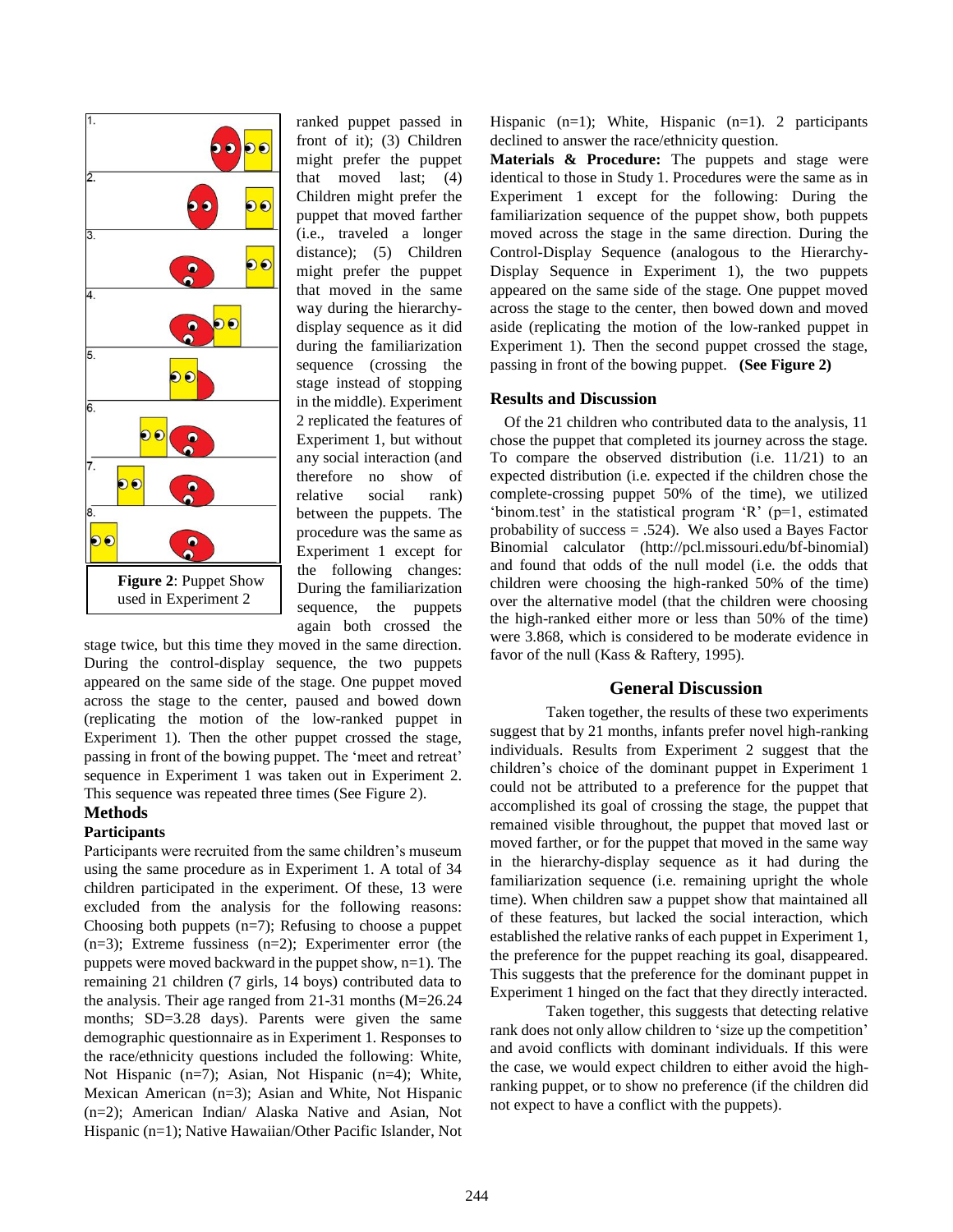There are at least two possible explanations for this preference. The first is that children may seek to affiliate with individuals who have more power and access to resources. In other words, humans may share the tendency previously shown in macaques (Silk, 1999) to seek alliances with higherranked individuals.

Another possible explanation for the preference, is that children may expect high-ranking individuals to act as leaders in what anthropologist Alan Fiske has called Authority Ranking relationships (Fiske & Haslam, 2005; Fiske & Rai, 2014; Fiske, 1992). Leaders in these types of relationships are motivated to guide and protect subordinates; who in turn are motivated to defer to leaders (and to punish other low-ranking individuals who don't defer). According to Fiske, subordinates *expect* leaders to provide this protection and guidance. Support for this view comes from a large body of ethnographic research that suggests human social hierarchy is often expressed through these mutually beneficial relationships between high- and low-ranked individuals.

When considering these results, a few points should be kept in mind. First, the puppets in the current experiment were much smaller than the children reaching for them. It is possible that children might avoid a dominant puppet if the puppets were as big as the children themselves, and further studies will investigate this possibility.

It is also worth noting that the children who participated in this study have likely had many positive experiences with high-ranking individuals such as parents, older siblings and other caregivers. Generalizing from these experiences, children may view higher-ranked individuals in a positive light, expecting them to provide protection and guidance. Further research could also explore whether children who have experienced abuse or neglect show the same preference, although such research presents many practical challenges. It is also worth noting that younger infants might not share this preference who have had less experience with high-ranking individuals. It could be that the 'default' preference is to avoid high-ranking individuals, but that through experience children form positive associations with them. Future studies will explore this possibility.

Finally, children (like adults) are complicated creatures, who can be fascinated by things that also scare them a little. Further studies are needed to establish whether children's preference for the 'dominant' puppet in the present study reflects unambiguously positive feelings (e.g., the expectation of guidance and protection), or some mixture of positive and negative (e.g., curiosity and fear).

In any case, it is interesting to compare the preference for high-ranking puppets shown in the present study to the established finding that infants prefer helpers over hinderers (Hamlin et al., 2007, 2011). In our study, one puppet bowed and moved aside which, while not actively helping, at least *allowed* the other puppet to reach its goal. (And by the same token, the non-bowing puppet could be

seen as preventing or hindering the other from reaching its goal.) The findings by Hamlin et al. would seem to suggest that if children had looked at the scene primarily in terms of helping and hindering, they should have preferred the puppet who bowed (i.e. the helper). The fact that children actually showed a strong preference for the puppet who did not bow suggests that children did not view this social interaction primarily as a helping/hindering event. This may be because children view active helping (i.e., pushing another puppet up a hill, or opening a box for him) differently from passive helping (i.e., moving out of the way). Or it may be that social rank takes precedence over prosocial behavior. That is, children at this age may care more about affiliating with highranking individuals than with helpful ones.

The null result we found in Experiment 2 provides another point of contact with the broader literature. At least one study has shown that toddlers prefer competent individuals over non-competent individuals (Jara-Ettinger, Tenenbaum, & Schulz, 2015; see also Pasquini, Corriveau, Koenig, & Harris, 2007). This raises the question of why children did only preferred the puppet that crossed the stage in Experiment 1. One possibility is that in Experiment 2, where there was no meet-and-retreat sequence, and one puppet stopped halfway across the stage, children thought the puppet stopped of its own volition. Another possibility is that the two studies operationalized 'competence' differently enough to affect children's preferences. In the study by Jara-Ettinger et al., the puppets' goal was to play music. Children may have cared more about this goal than about seeing a puppet cross a stage in the present experiment. (That is, toddlers may only pay attention to competencies they care about, or may only prefer those individuals who are competent at doing something the toddler wants done.) In contrast, our experiment used the sparse goal of simply crossing the stage, which children presumably have no experience with. This makes it all the more striking that they preferred the high-ranking puppet in Experiment 1, since the puppets goal was both novel and irrelevant.

Future studies will investigate the effects that social rank, competence and prosocial behavior have on children's evaluations of individuals. For now, the present study demonstrates that very young children are not only sensitive to the relative social status of novel agents; but that they also prefer dominant ones.

#### **References**

- Boehm, C. (1999). *Hierarchy in the Forest: The Evolution of Egalitarian Behavior*. Harvard University Press.
- Bond, A. B., Wei, C. A., & Kamil, A. C. (2010). Cognitive representation in transitive inference: A comparison of four corvid species. *Behavioural Processes*, *85*(3), 283–292. http://doi.org/10.1016/j.beproc.2010.08.003
- Chudek, M., Heller, S., Birch, S., & Henrich, J. (2012). Prestige-biased cultural learning: bystander's differential attention to potential models influences